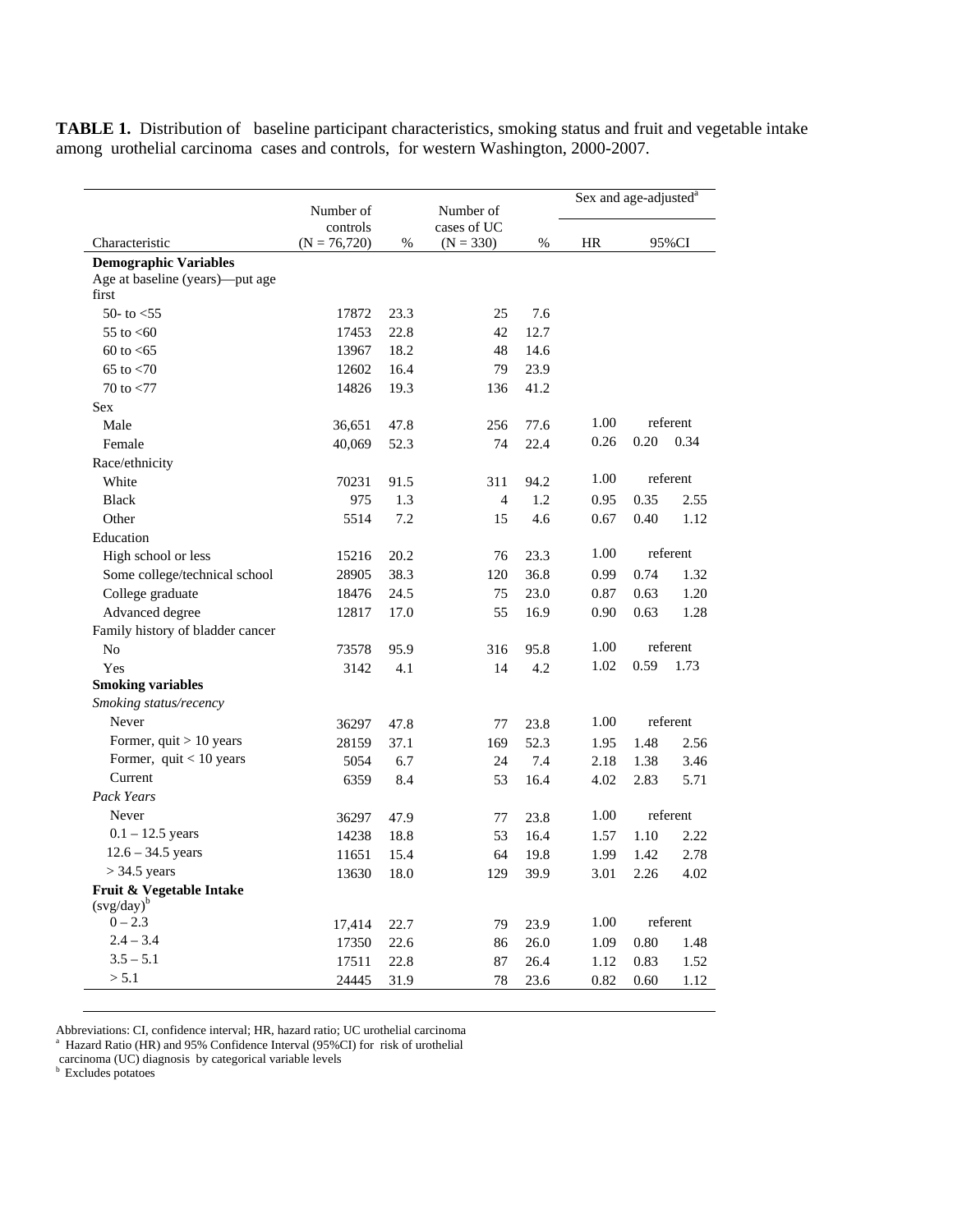| Number                      |                             |    |                      |      |           |              |          |                       |          |          |
|-----------------------------|-----------------------------|----|----------------------|------|-----------|--------------|----------|-----------------------|----------|----------|
|                             | Number of                   |    | of                   |      |           |              |          |                       |          |          |
|                             | subjects<br>$(N = 76, 720)$ |    | UC Dx<br>$(N = 330)$ |      |           | Sex and age- |          | Multivariate-         |          |          |
| Ten-year average daily      |                             |    |                      |      |           | adjusted     |          | adjusted <sup>a</sup> |          |          |
| supplement use <sup>b</sup> | No.                         | %  | No.                  | $\%$ | <b>HR</b> | 95% CI       |          | <b>HR</b>             | 95% CI   |          |
| Calcium (mg/day)            |                             |    |                      |      |           |              |          |                       |          |          |
| None                        | 20,180                      | 26 | 100                  | 31   | 1.00      | Referent     |          | 1.00                  | Referent |          |
| 1.7 to 127.3                | 18,771                      | 25 | 89                   | 25   | 1.06      | 0.79         | 1.41     | 1.05                  | 0.79     | 1.41     |
| 127.3 to 318.6              | 18,555                      | 24 | 74                   | 24   | 0.87      | 0.64         | 1.17     | 0.87                  | 0.64     | 1.18     |
| 318.7 to 1950               | 18,664                      | 25 | 64                   | 25   | 0.98      | 0.71         | 1.37     | 1.00                  | 0.71     | 1.40     |
| $P$ trend                   |                             |    |                      |      |           | 0.583        |          |                       | 0.656    |          |
| Iron $(mg/day)$             |                             |    |                      |      |           |              |          |                       |          |          |
| None                        | 27,174                      | 36 | 130                  | 40   | 1.00      | Referent     |          | 1.00                  | Referent |          |
| $0.1$ to $4.0$              | 16,185                      | 21 | 65                   | 20   | 0.91      | 0.68         | 1.23     | 0.91                  | 0.67     | 1.23     |
| 4.1 to 18.0                 | 16,140                      | 21 | 57                   | 17   | 0.85      | 0.62         | 1.16     | 0.86                  | 0.62     | 1.18     |
| 18.1 to $68.0^{\circ}$      | 16,076                      | 21 | 76                   | 23   | 1.13      | 0.85         | 1.51     | 1.16                  | 0.87     | 1.54     |
| $P$ trend                   |                             |    |                      |      |           | 0.653        |          |                       |          | 0.562    |
| Magnesium (mg/day)          |                             |    |                      |      |           |              |          |                       |          |          |
| None                        | 25,412                      | 33 | 119                  | 37   | 1.00      |              | Referent | 1.00                  | Referent |          |
| 1.1 to 50.0                 | 20,841                      | 27 | 81                   | 27   | 1.00      | 0.76         | 1.33     | 1.01                  | 0.76     | 1.35     |
| 50.1 to 100.0               | 23,208                      | 30 | 101                  | 30   | 0.95      | 0.73         | 1.24     | 0.94                  | 0.71     | 1.23     |
| 100.1 to $500.0^{\circ}$    | 6,694                       | 9  | 24                   | 9    | 0.94      | 0.61         | 1.47     | 1.03                  | 0.66     | 1.60     |
| $P$ trend                   |                             |    |                      |      |           | 0.682        |          |                       |          | 0.791    |
| Zinc $(mg/day)$             |                             |    |                      |      |           |              |          |                       |          |          |
| None                        | 25,217                      | 33 | 116                  | 36   | 1.00      | Referent     |          | 1.00                  | Referent |          |
| 0.32 to 7.50                | 20,030                      | 26 | 76                   | 23   | 1.01      | 0.75         | 1.35     | 1.01                  | 0.75     | 1.36     |
| 7.51 to 15.0                | 20,926                      | 28 | 81                   | 25   | 0.89      | 0.67         | 1.18     | 0.90                  | 0.68     | 1.21     |
| 15.1 to $130.00^{\circ}$    | 9,981                       | 13 | 53                   | 16   | 1.14      | 0.82         | 1.58     | 1.17                  | 0.84     | 1.63     |
| $P$ trend                   |                             |    |                      |      |           | 0.861        |          |                       |          | 0.736    |
| Selenium (mcg/day)          |                             |    |                      |      |           |              |          |                       |          |          |
| None                        | 26,470                      | 35 | 122                  | 37   | 1.00      | Referent     |          | 1.00                  |          | Referent |
| 0.21 to 10.10               | 16,626                      | 22 | 66                   | 20   | 1.05      | 0.78         | 1.42     | 1.06                  | 0.78     | 1.44     |
| 10.11 to 20.00              | 16,745                      | 22 | 69                   | 21   | 0.94      | 0.70         | 1.26     | 0.94                  | 0.70     | 1.27     |
| 20.10 t0 400.00 $^{\circ}$  | 16,429                      | 21 | 71                   | 22   | 0.94      | 0.70         | 1.26     | 0.97                  | 0.72     | 1.31     |
| $P$ trend                   |                             |    |                      |      |           | 0.577        |          |                       | 0.740    |          |

**TABLE 3** Hazard ratios of urothelial carcinoma in relation to use of mineral supplements during the 10 years before baseline, western Washington, 2000-2007.

 $\overline{b}$  From single supplements (and mixtures other than multivitamins) plus multivitamins.

c Greater than amount of that nutrient that could be obtained from 10-year daily use of the multivitamin Centrum Silver (Wyeth; Madison NJ, USA).

Abbreviations: CI, confidence interval; HR, hazard ratio; UC urothelial carcinoma a

Adjusted for the following variables: sex; age; race/ethnicity; education; family history of bladder cancer; smoking status/recency of smoking, pack-years of smoking; servings per day of fruits; and servings per day of vegetables (excluding potatoes).